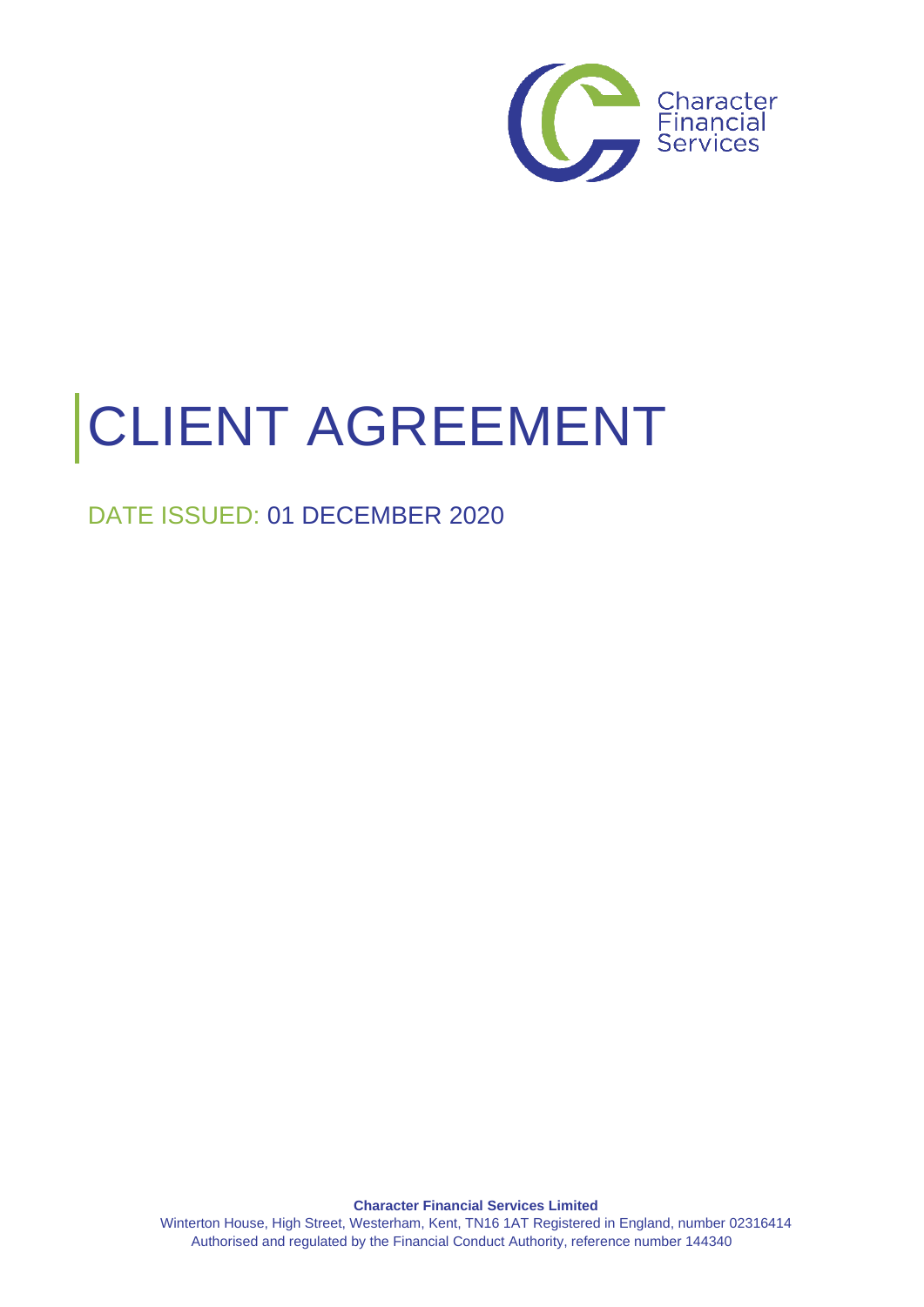# OUR STANDARD AGREEMENT

## ABOUT US AND HOW WE WORK WITH YOU

**Character Financial Services Limited** is authorised and regulated by the Financial Conduct Authority (FCA). Our FCA Number is 144340**.**

You can check this on the FCA's Register by visiting the website<https://register.fca.org.uk/> or by contacting the FCA on 0800 111 6768. The Financial Conduct Authority, 12 Endeavour Square, London, E20 1JN.

## CLIENT CLASSIFICATION

#### INVESTMENT

**Character Financial Services Limited** classifies all clients as 'retail clients' for investment business, which means you are afforded all protections under the rules of the Financial Conduct Authority.

Should you wish to be classified differently for investment business, please discuss this with your adviser. Please note that should you wish to be considered as a different category of a customer for investment business, such as a professional client or eligible counterparty you must inform us in writing. We will provide you with a new client agreement, and you may lose a number of protections which will be outlined in that new agreement.

## NON-INVESTMENT AND GENERAL INSURANCE

**Character Financial Services Limited** classifies all clients as 'consumers' for the non-investment insurance business, which means you are afforded all protections under the rules of the Financial Conduct Authority. Should we need to classify you differently, we will discuss this with you. However, you should be aware that you may lose a number of regulatory protections which will be outlined in a revised agreement.

## OUR COMMITMENT TO YOU

Prior to providing you with any advice, we will take time to understand your current needs, circumstances and attitude to risk (where applicable). Any advice provided will be confirmed to you in writing.

**Character Financial Services Limited** takes all our regulatory responsibilities very seriously, and we ensure that all our staff are required to demonstrate their competence to undertake their role, and our business is structured in a manner that is designed to meet in full all the requirements set by our regulator, the Financial Conduct Authority, and under European Securities and Market Authority rules.

## METHODS OF COMMUNICATION

Unless you advise us otherwise, we will communicate with you via the following methods of communication: face to face, video, telephone, email, and letter.

#### LANGUAGE

Please note that all our communications and documents will be provided to you in English.

## CLIENT MONEY

**Character Financial Services Limited does not handle clients' money.** We never accept a cheque made out to us (unless it is a cheque in settlement of charges or disbursements for which we have sent you an invoice) or handle cash.

## INTRODUCTIONS TO A THIRD PARTY

We may receive a fee for making introductions to third party product or service providers. Should we receive a fee, we will confirm in writing to you what that fee will be. When acting as an introducer, marketer or promoter of a scheme, no responsibility is accepted for any matters arising from the referral to the scheme product provider. It is your responsibility to ensure that you enter into separate Terms & Conditions with the third-party adviser.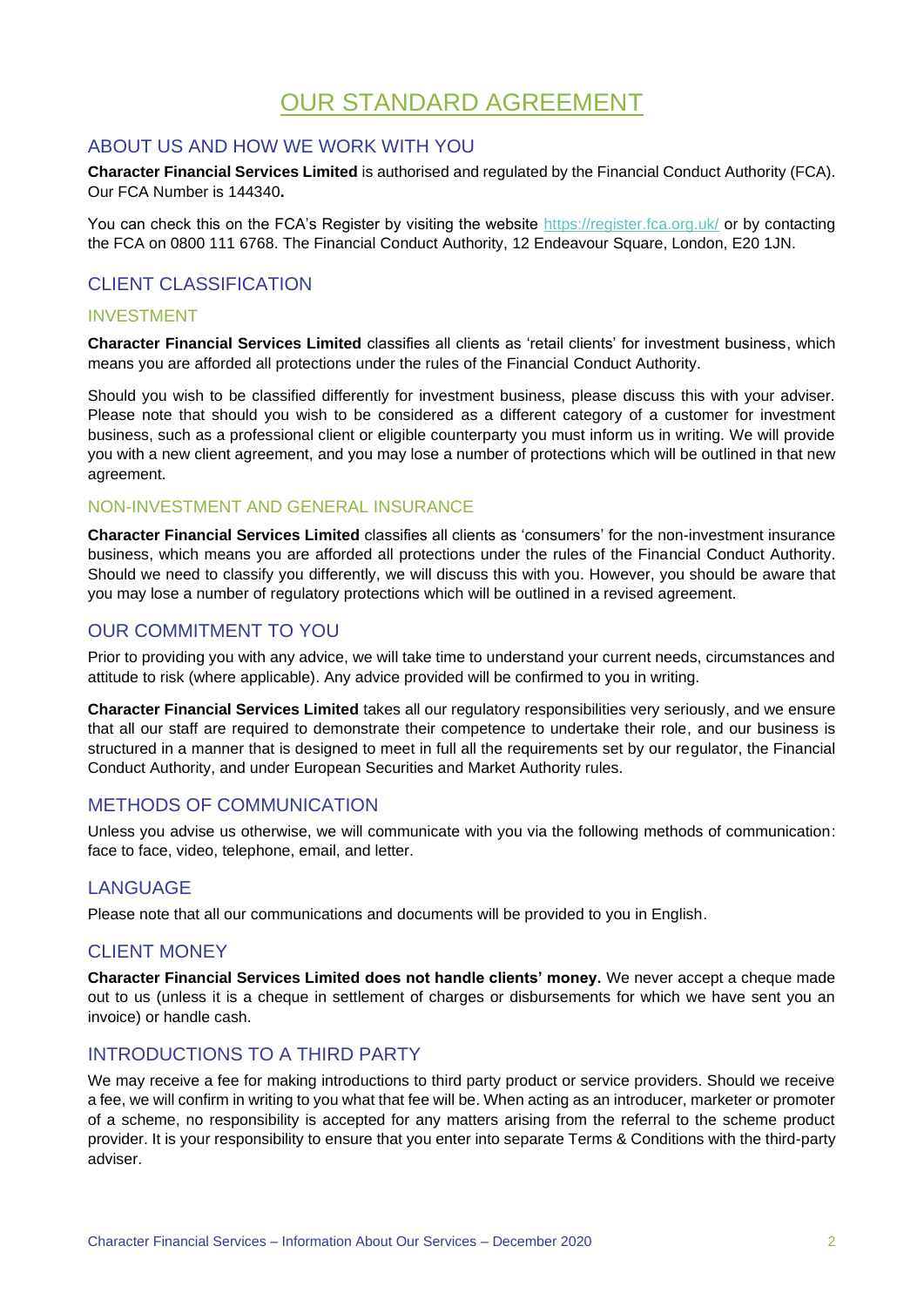## DATA PROTECTION

For details of our Data Protection policy, please see our Data Protection Notice, which will be provided separately to you.

# INVESTMENT SERVICES

## INVESTMENT PERMISSIONS

**Character Financial Services Limited** is permitted to advise on and arrange (bring about) deals in investment contracts.

#### TRANSACTIONAL ONLY

With regard to investments contracts which we have arranged for you, these will not be kept under review unless we agree otherwise with you; but we will advise you upon your request.

#### WITH SERVICE PROVISION

We will provide services to you as more fully outlined in our Letter of Engagement or Service Agreement.

## SCOPE OF ADVICE INDEPENDENT ADVICE

We will only provide advice and make a recommendation to you, having fully assessed your financial needs and objectives.

This means that we will spend some time discussing with you: what you want to achieve financially and see if the advice and services that we offer are going to be appropriate to address them.

It is important to us that you fully understand how we go about doing this, so please do ask us for more detail if anything is unclear to you.

#### FINANCIAL PRODUCTS

In respect of the financial products that we use, we do not restrict ourselves to certain types of products. We will look across a range of products which are called Retail Investment Products. We will also look at Cash ISAs, National Savings Products and structured products as well. We use research tools to select these products using criteria set to meet your needs and will not use pre-determined lists or only a small range of preferred providers. We aim to find the right product to meet your needs on each and every occasion.

#### PRODUCT PROVIDERS

In respect of the product providers that we use: we do not restrict our advice to certain companies. Instead, we use research tools to help us find a company that provides the right products to meet your needs.

#### DEFINED BENEFIT PENSION TRANSFERS

#### **FULL ADVICE**

We will advise you on whether you should keep your defined benefit pension scheme or transfer out to a new pension that we recommend for you. We will liaise with your new and old schemes to make all the necessary arrangements.

#### **ABRIDGED ADVICE**

We will advise you on whether you should keep your DB scheme but without considering a new scheme. If you want to continue to look at a new scheme, you will need to take full advice.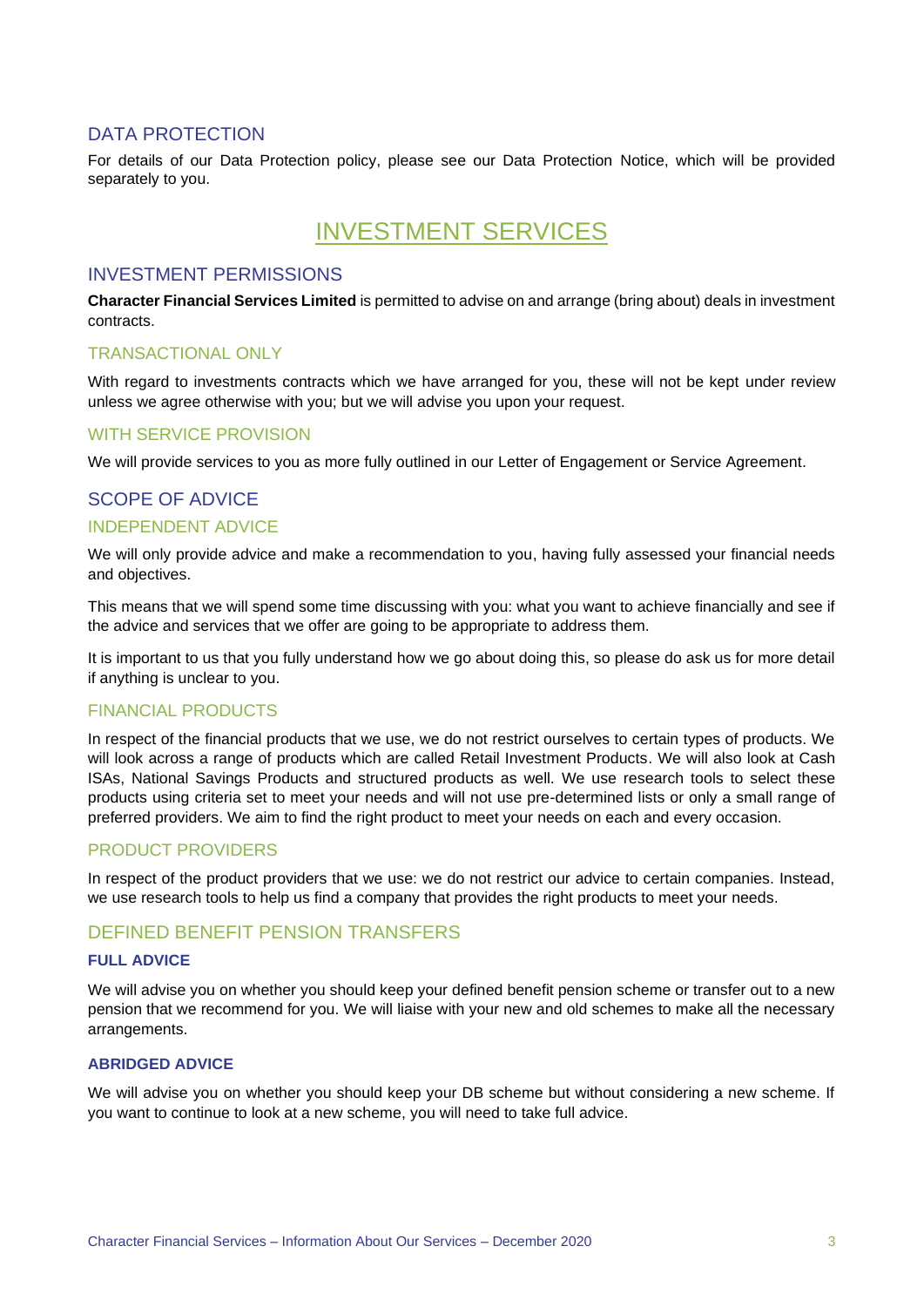## CONFLICTS OF INTEREST

We have a legal and regulatory obligation to take all appropriate steps to identify and to prevent or manage conflicts of interest from arising. In the event of any of our business interests or activities creating a potential conflict of interest, we will ensure that we take all appropriate steps to manage the potential conflict by maintaining robust systems, controls, and staff training.

In the unlikely event that we are unable to prevent the potential conflict, we will fully disclose to you, the general nature and/or sources of conflicts of interest and the steps taken to mitigate those risks.

Further details of our conflict of interest policy are available upon request.

#### BEST EXECUTION

It is our policy to transact your business to achieve the best possible results in terms of the:

- Price of products, providers, and services
- Cost of advice
- Speed
- Size and Nature of the transaction
- Effectiveness of the Platform/ Provider/ Service Provider

## OTHER BENEFITS WE MAY RECEIVE

We will not receive any financial inducement or gift that will, in any way, compromise our ability to provide you with suitable advice.

# NON-INVESTMENT AND GENERAL INSURANCE SERVICES

#### NON-INVESTMENT AND GENERAL INSURANCE PERMISSIONS

**Character Financial Services Limited** is permitted to advise on and arrange (bring about) deals in noninvestment and general insurance contracts.

We are an insurance intermediary and act on behalf of clients and not insurers.

#### NON-INVESTMENT AND GENERAL INSURANCE SERVICES

We offer a personal recommendation based on a fair and personal analysis of the market.

## WHAT WILL YOU HAVE TO PAY US FOR THIS SERVICE?

An administration fee of £125 including vat is payable at the outset, and we will be paid a commission by the provider.

We will provide details of the total remuneration payable, including any fees, commissions, charges, expenses, and benefits, in our client engagement letter/fee agreement.

#### CONFLICTS OF INTEREST

We have a legal and regulatory obligation to take all appropriate steps to identify and to prevent or manage conflicts of interest from arising. In the event of any of our business interests or activities creating a potential conflict of interest, we will ensure that we take all appropriate steps to manage the potential conflict by maintaining robust systems, controls, and staff training.

In the unlikely event that we are unable to prevent the potential conflict, we will fully disclose to you, the general nature and/or sources of conflicts of interest and the steps taken to mitigate those risks.

Further details of our conflict of interest policy are available upon request.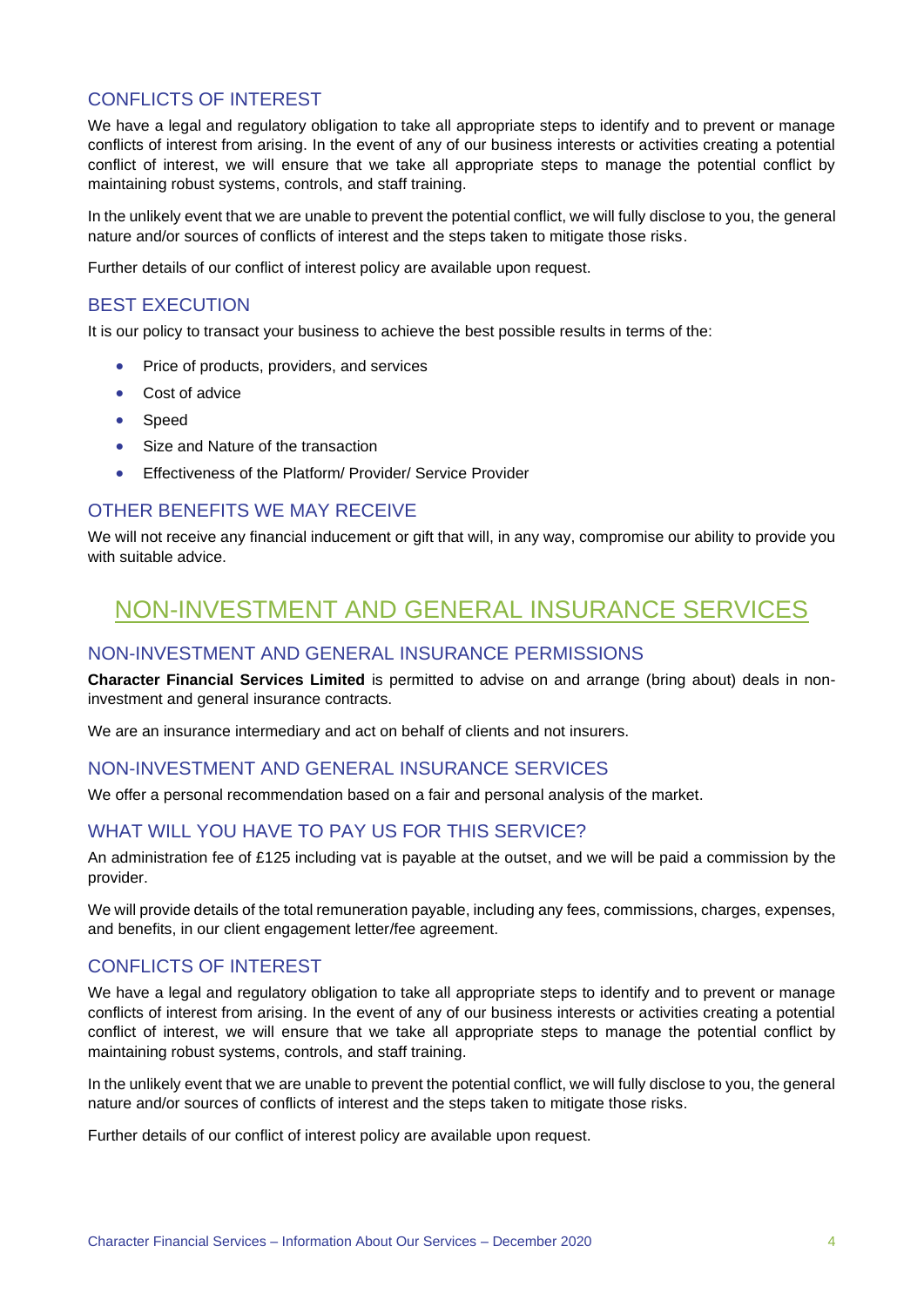# IMPORTANT INFORMATION

## ACCOUNTING TO YOU

We will forward to you any documents we receive in relation to business transacted as soon as practicable; where a number of documents relating to a series of transactions is involved, we will normally hold each document until the series is complete and then forward them to you*.*

## **COMPLAINTS**

If you wish to register a complaint, please contact us in writing at address at the front of this agreement or telephone us on 01883 621074.

If you cannot settle your complaint with us, you may be entitled to refer it to the Financial Ombudsman Service. [http://www.financial-ombudsman.org.uk.](http://www.financial-ombudsman.org.uk/)

#### COMPENSATION ARRANGEMENTS

We have briefly set out some information about the Financial Services Compensation Scheme (FSCS) below. If you would like further information about compensation scheme arrangements, details are available at [www.fscs.org.uk](http://www.fscs.org.uk/) or call 0800 678 1100.

Most of the products we advise on are covered by the Financial Services Compensation Scheme (FSCS). You may be entitled to compensation from the scheme if product providers or we cannot meet our obligations. This depends on the type of business and the circumstances of the claim.

The actual level of compensation you receive will depend on the basis of your claim. The FSCS only pays compensation for financial loss. Compensation limits are per person per firm, and per claim category (listed below).

#### INVESTMENT

Most types of investment business are covered for 100% of the first £85,000 per person per firm, so the maximum compensation is £85,000 per person per firm.

#### **DEPOSITS**

Money in accounts like current and savings accounts, including cash Individual Savings Accounts (ISAs), are covered up to £85,000 per authorised firm (£170,000 for a joint account). It should be noted that authorised firms may have different brands. The FSCS will provide a £1million protection limit for temporary high balances held with your bank, building society or credit union if it fails. A temporary high balance would apply when payments have been received in respect of specified life events, details of which can be obtained from FSCS.

#### PROTECTION AND NON-INVESTMENT INSURANCE MEDIATION

Protection is at 100% without limit, where the claim is in relation to a long-term care insurance contract that is a pure protection contract, or the claim is in respect of a liability subject to compulsory insurance. In all other cases: 90% of the claim without limit.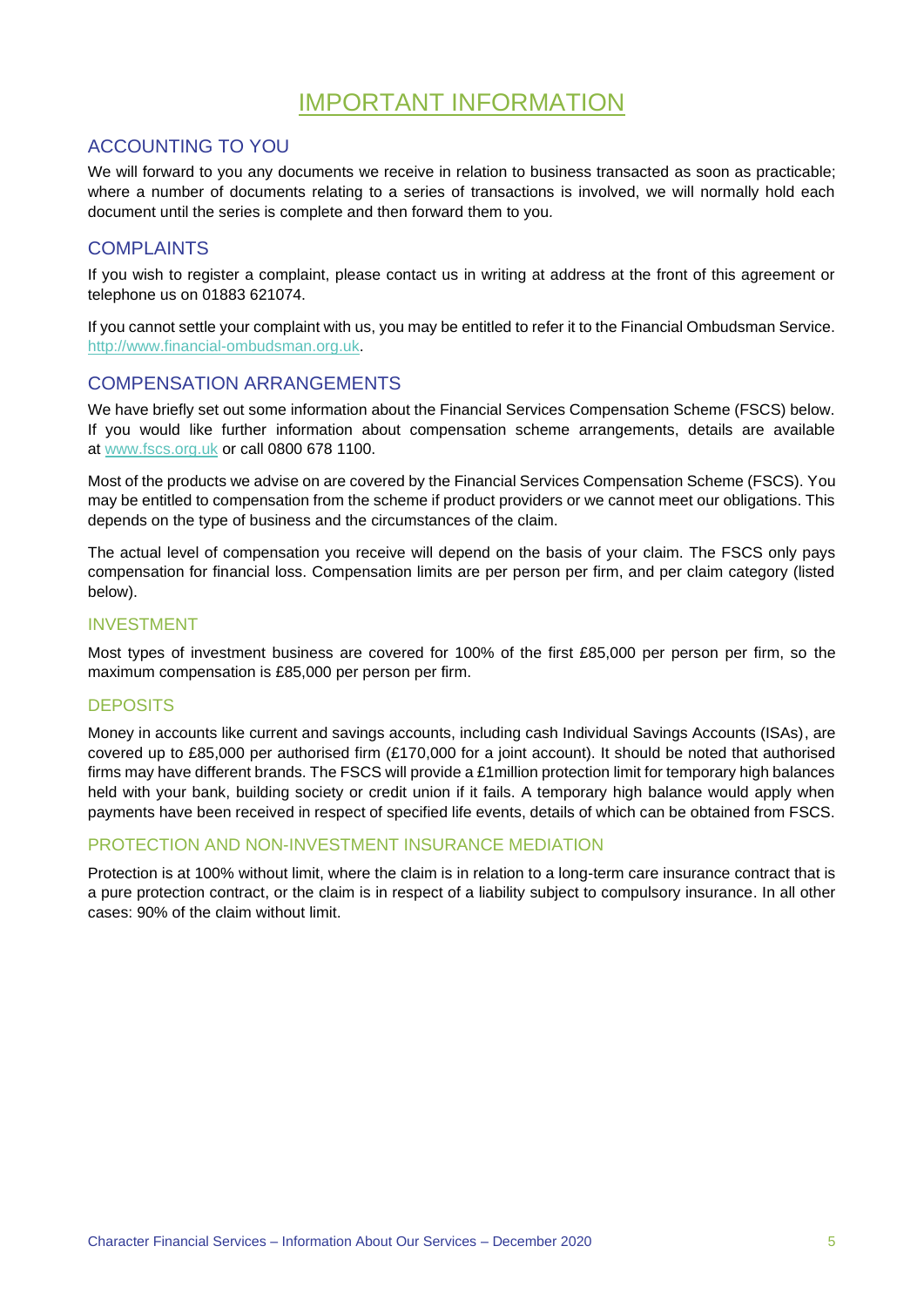# OUR SERVICE LEVELS, INITIAL FEES AND ONGOING PAYMENT FOR SERVICES

## OUR PROCESS

Before recommending a product, we will make suitability checks to ascertain your relevant knowledge, experience, objectives, financial situation, and your ability to bear losses.

Prior to any transaction, we will provide you with a suitability report outlining any recommendations we have made including the selling, holding or buying of investments.

To ensure that you are always fully aware of our advice costs and how and when you are going to be asked to pay for this, we will always confirm this verbally and in writing to you asking for your consent by signing our client engagement letter we will confirm the exact amount and your preferred payment method.

Generally, we will ask you to pay for our services after we have completed a detailed financial analysis of your current position and have agreed that we can provide advice to you and we will confirm this to you in our client engagement letter.

## PAYMENT FOR SERVICES

We will provide with the following service, the cost of which is covered by our implementation fee.

- A full explanation of our company, how we work and a written explanation of the services that our company offers so that you will fully understand the level of services and advice you can expect from us
- A full financial review will always be offered to understand and agree with you; your needs and objectives based on a comprehensive review of your current financial position. Full details of our financial review service are confirmed in our client engagement letter.
- Completion of a detailed risk analysis assessment to fully understand your attitude and tolerance to risk
- Research of the marketplace to ensure the most appropriate provider is recommended
- All our advice will be confirmed in writing
- We will forward any policy documents(s) to you as required.

#### LUMP SUM INVESTMENT BUSINESS

It is our company policy to offer you a choice on how we are paid for the Implementation Fee on any lump sum investment business. You may pay us for our initial advice by way of a percentage of the funds invested or a fixed fee.

Please note if you pay our fee by way of a separate cheque 100% of the investment amount will be invested.

#### PAYMENT BY FEE (INITIAL ADVICE)

You may pay us for our initial advice by way of a percentage of the funds invested, on an hourly rate or a fixed fee.

Please note if you pay our fee by way of a separate cheque 100% of the investment amount will be invested.

#### **EXAMPLE OF OUR IMPLEMENTATION FEE AS A PERCENTAGE OF THE FUNDS INVESTED**

| <b>Example</b><br>Investment<br>Amount | Typical 3% fee<br>on first<br>£100,000 | Typical 2% fee<br>from £100,001 to<br>£300,000 | Typical 1% fee<br>from £300,001 | <b>Total Fee</b> | Amount<br><b>Invested Net of</b><br>Fees |
|----------------------------------------|----------------------------------------|------------------------------------------------|---------------------------------|------------------|------------------------------------------|
| £100,000                               | £3,000                                 |                                                |                                 | £3,000           | £97,000                                  |
| £250,000                               | £3,000                                 | £3,000                                         |                                 | £6,000           | £244,500                                 |
| £500,000                               | £3,000                                 | £4,000                                         | £2,000                          | £9,000           | £491,000                                 |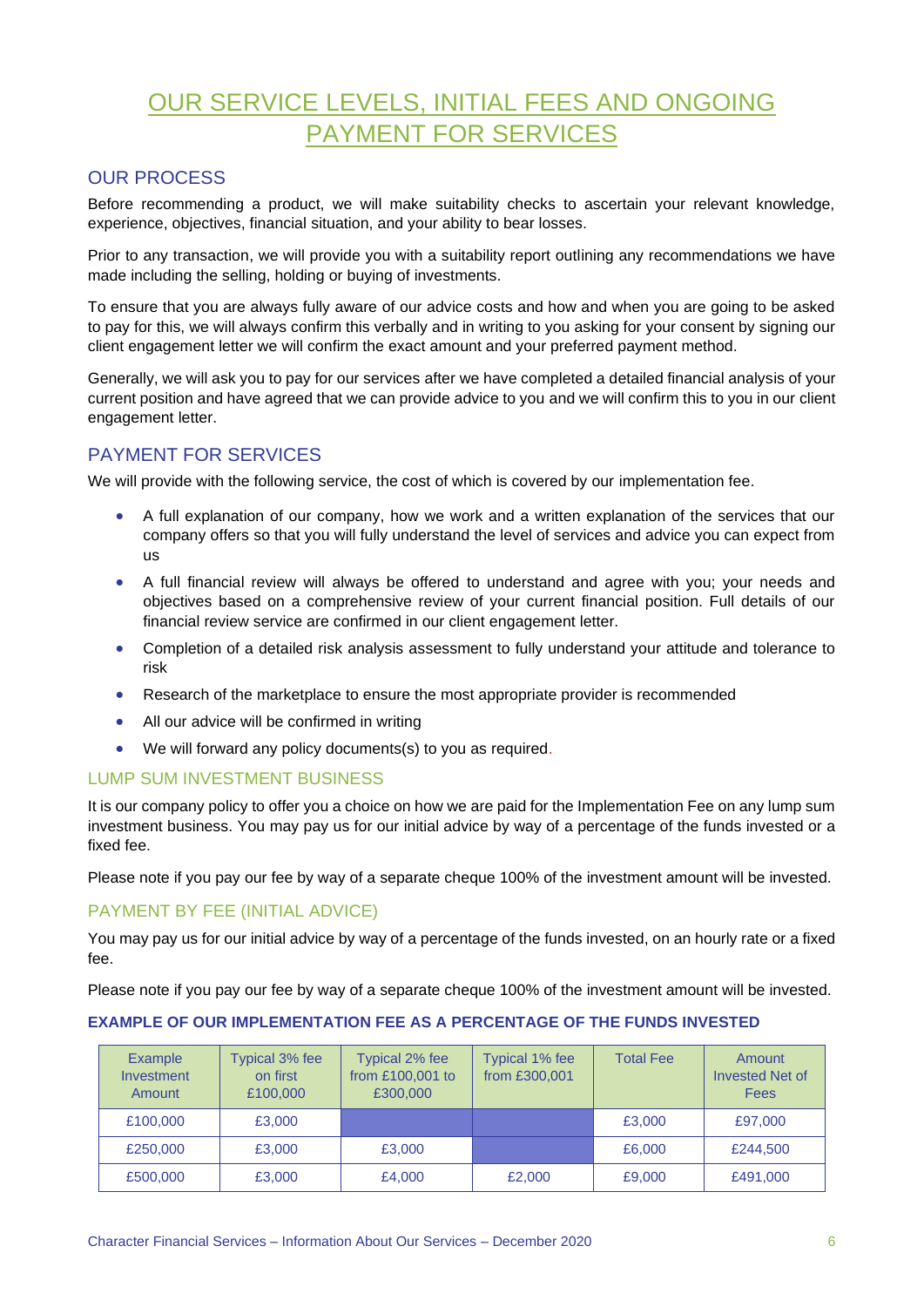All figures quoted are purely for example purposes. The actual fee paid will depend on the complexity of the work undertaken and will be confirmed to you in our client engagement letter prior to any work being undertaken.

#### HOURLY RATES

Fees payable will be calculated by considering the number of hours required to undertake the work and the hourly rate of the individual carrying out the work.

If work is undertaken purely on an hourly rate basis, you may also ask us not to exceed a given amount without checking with you first, or we may agree a fixed fee for work undertaken.

#### **EXAMPLE OF OUR FEE CHARGED AT AN HOURLY RATE FOR PENSIONS CONSOLIDATION.**

| <b>Staff Role</b>        | <b>Hourly Rate</b> | <b>Estimated Hours</b> | <b>Total Staff Cost</b> |                     |
|--------------------------|--------------------|------------------------|-------------------------|---------------------|
| <b>Financial Adviser</b> | £200               |                        | £400                    |                     |
| Paraplanner              | £185               |                        | £555                    | <b>Total Charge</b> |
| Administration           | £50                |                        | £250                    | £1,205              |

All figures quoted are purely for example, the actual fee paid will depend on the complexity of the work undertaken and will be confirmed to you in our client engagement letter/fee agreement prior to any work being undertaken.

#### FOCUSED ADVICE

The more time we spend researching and documenting information, the more expensive it can become. This can be deemed too unsuitable where you are merely seeking advice on a specific area or a smaller investment. You can request focused advice where we will obtain limited information from you in order to concentrate on a specific area of financial planning, you should, however, be aware that the advice you receive may be different from advice given using the holistic approach.

#### **EXAMPLE OF OUR FOCUSED ADVICE FEES**

| Work undertaken                              | <b>Typical fee</b> |
|----------------------------------------------|--------------------|
| <b>Full Financial Review</b>                 | £1,500             |
| <b>Pension Review</b>                        | £2,000             |
| <b>SIPPs involving Property Purchase</b>     | £2,000             |
| <b>Occupational Pension Scheme Transfers</b> | £10,500            |

#### ABRIDGED ADVICE

A fee of £1,500 which will be offset against the cost of full advice if you also take full advice.

#### IMPLEMENTATION FEES – REGULAR PREMIUM INVESTMENT

It will always be our policy to provide you with a separate quote for work when considering regular premium investment (excluding phased investment). It is our company policy to arrange for the Implementation Fee on regular premium investment to be deducted from the total amount collected by the product provider. We will agree this amount and ask you to confirm this, in our Client Engagement Letter. Alternatively, we may ask for a separate cheque, payable to our firm, dependent on the premium value considered.

#### TERMINATION OF OUR SERVICES (INITIAL ADVICE)

You or we may terminate our authority to act on your behalf at any time. You will be liable to pay for any advice or services that you have received prior to the date of termination. This means that where we have agreed the advice and services that we will provide for you and we have agreed to receive payment for these, either by means of a fee for investment business or by receiving commission from a provider for non-investment business you will have to pay us for any work we have completed up to the date of termination.